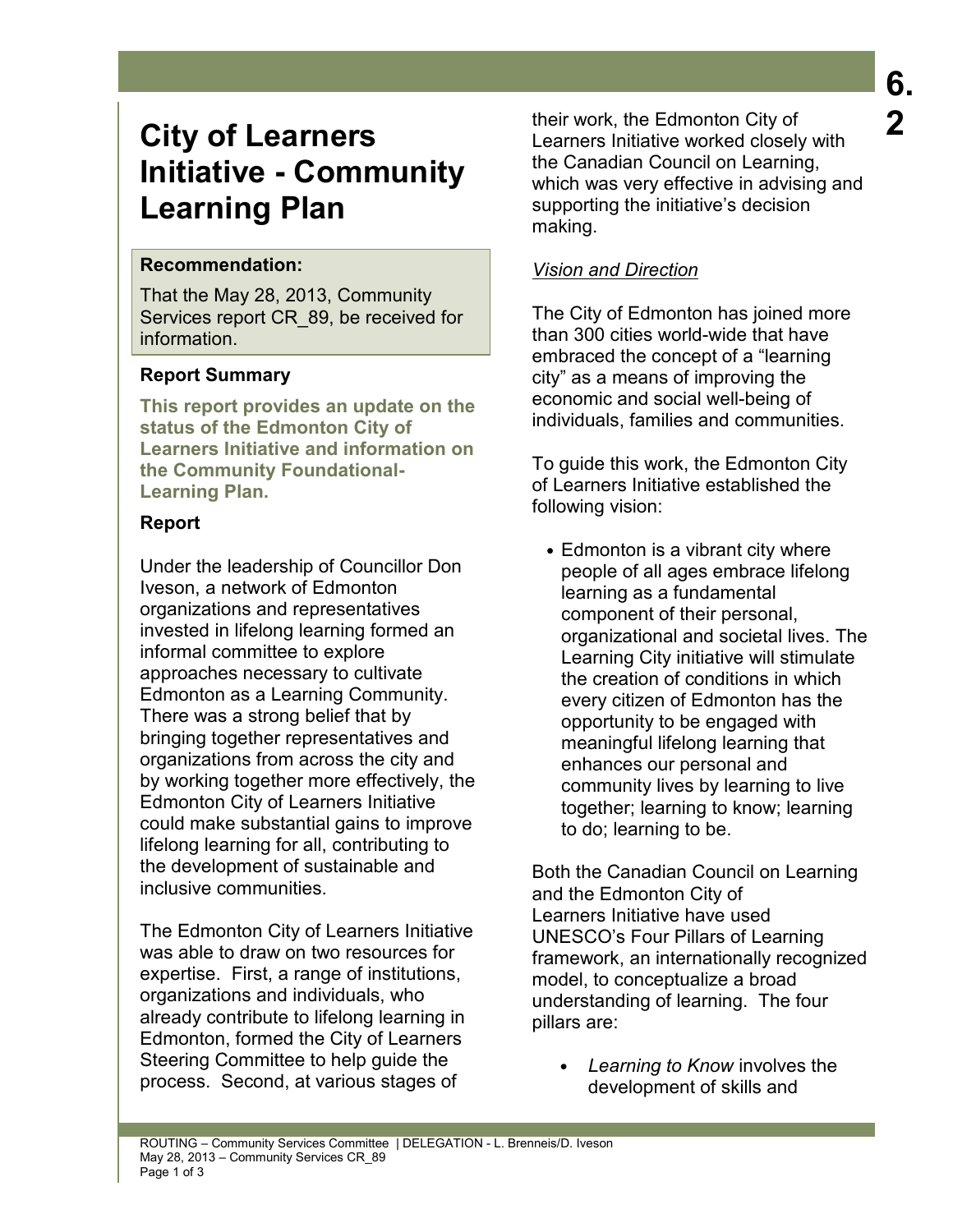#### **City of Learners Initiative - Community Learning Plan**

knowledge needed to function in the world. These skills include literacy, numeracy, critical thinking and general knowledge.

- *Learning to Do* refers to the acquisition of applied skills that are often linked to occupational success, such as computer training, managerial training and apprenticeships.
- *Learning to Live Together* involves developing values of respect and concern for others, fostering social and interpersonal skills, and an appreciation of the diversity of Canadians.
- *Learning to Be* refers to learning that contributes to the development of a person's body, mind and spirit. Skills in this area include personal discovery and creativity, and can be acquired through reading, use of the internet and activities such as sports and the arts.

In addition, On May 12, 2010, City Council declared Edmonton a City of Learners.

# *Community Foundational-Learning Plan*

With a clearly established vision and direction, the Edmonton City of Learners Initiative took on the responsibility for stimulating lifelong learning opportunities for Edmontonians. To advance this vision, it has compiled the Community Foundational-Learning Plan. The plan engages and coordinates learning goals across groups and agencies in the city of Edmonton.

The Community Foundational-Learning Plan has identified shared strategies and priorities in the areas of literacy, early learning, and health and learning:

- *Literacy:* Edmontonians achieve and maintain levels of literacy that allow them to actively participate in society and achieve their life goals. *Outcome: To increase Edmontonians' literacy skills through incidental, community based and formal learning.*
- *Early Learning:* Every child has a firm foundation for life long learning and healthy development. *Outcomes: To ensure a sound base of development for early and lifelong learning. To ensure equitable opportunities for all Edmonton children.*
- *Health and Learning:* Edmonton is a healthy community through equitable access to healthy learning and opportunities to participate in healthy lifestyle. *Outcome: To encourage Edmontonians to embrace healthy lifestyle choices.*

#### Edmonton City of

Learners Initiative's joint efforts to date offers optimism for the communities' ability to implement such strategies. In addition, a continuum of options ranging from collaboration, to leveraging, to resourcing was identified to offer numerous opportunities for involvement.